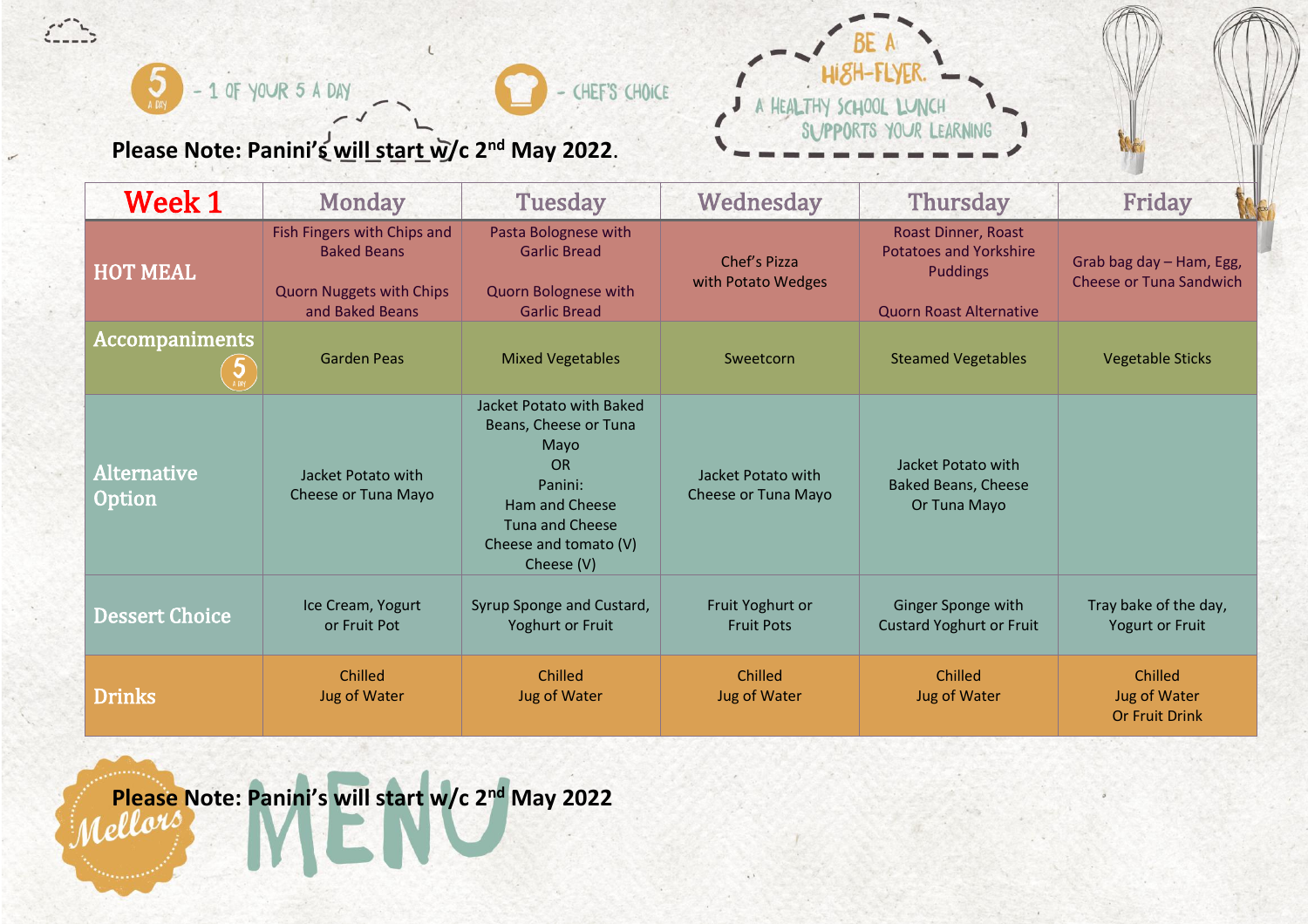



| <b>Week 2</b>                       | <b>Monday</b>                                                                                 | <b>Tuesday</b>                                                                                                                                       | Wednesday                                    | <b>Thursday</b>                                                                                           | Friday                                                     |
|-------------------------------------|-----------------------------------------------------------------------------------------------|------------------------------------------------------------------------------------------------------------------------------------------------------|----------------------------------------------|-----------------------------------------------------------------------------------------------------------|------------------------------------------------------------|
| <b>HOT MEAL</b>                     | <b>Battered Fish with Chunky</b><br>Chips<br><b>Quorn Nuggets with</b><br><b>Chunky Chips</b> | Chicken Curry, Rice and<br>Naan bread<br>Quorn Curry, Rice and<br><b>Naan Bread</b>                                                                  | Chef's Pizza<br>with Potato Wedges           | Roast Dinner, Roast<br><b>Potatoes and Yorkshire</b><br><b>Puddings</b><br><b>Quorn Roast Alternative</b> | Grab bag day - Ham, Egg,<br><b>Cheese or Tuna Sandwich</b> |
| <b>Accompaniments</b>               | <b>Baked Beans</b>                                                                            | <b>Garden Peas</b>                                                                                                                                   | Sweetcorn                                    | <b>Steamed Vegetables</b>                                                                                 | <b>Vegetable Sticks</b>                                    |
| <b>Alternative</b><br><b>Option</b> | Jacket Potato with<br><b>Baked Beans, Cheese</b><br>Or Tuna Mayo                              | Jacket Potato with Cheese<br>Or Tuna Mayo<br><b>OR</b><br>Panini:<br>Ham and Cheese<br><b>Tuna and Cheese</b><br>Cheese and tomato (V)<br>Cheese (V) | Jacket Potato with<br>Cheese<br>Or Tuna Mayo | Jacket Potato with<br><b>Baked Beans, Cheese</b><br>Or Tuna Mayo                                          |                                                            |
| <b>Dessert Choice</b>               | Ice Cream, Yogurt or<br>Fruit                                                                 | Chocolate Sponge and<br>Chocolate Sauce or Fruit                                                                                                     | Angel Delight, Yogurt or<br>Fruit            | Lemon Sponge with<br><b>Custard or Fruit</b>                                                              | Tray bake of the day,<br><b>Yogurt or Fruit</b>            |
| <b>Drinks</b>                       | Chilled<br><b>Jug of Water</b>                                                                | Chilled<br><b>Jug of Water</b>                                                                                                                       | Chilled<br><b>Jug of Water</b>               | Chilled<br><b>Jug of Water</b>                                                                            | Chilled<br><b>Jug of Water</b><br><b>Or Fruit Drink</b>    |